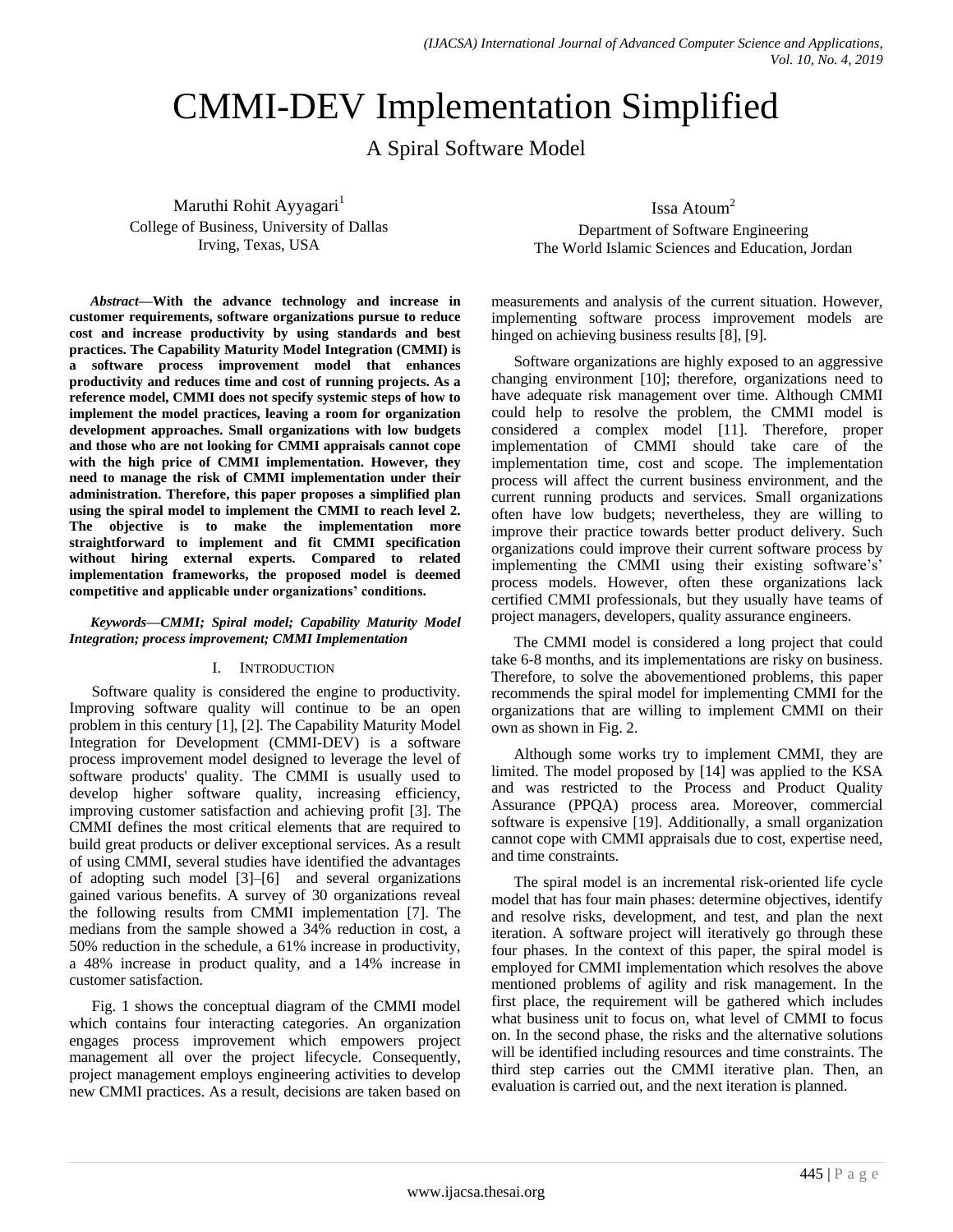

Fig. 1. CMMI Process Area Category.



Fig. 2. Bohem Spiral Software Model.

The objective of this paper is to provide a systemic model to implement the CMMI in small organizations iteratively. Consequently, the proposed implementation model could be executed by the organization without hiring certified CMMI practitioners from outside the organization.

This paper is structured as follows. Section 2 provides more information about CMMI and software spiral model. Section 3 provides the related work. Section 4 explains the proposed model. Section 5 evaluates the proposed metric, while Section 6 provides conclusions, with implications and future research.

## II. BACKGROUND

# *A. CMMI Simplified*

CMMI came from the software engineering Institute, a US national lab with the mission of maturing the software engineering profession [6]. The CMMI was originated based development of its predecessor, the capability maturity model (CMM) as well as input from engineering practices of quality and management. The CMMI is a reference model of structure description of proven practices in product engineering and engineering management. Although the model is a trailing edge, its practices are sound, and the model has faced concurrent and construct validity as measured over time. One of its main advantages is that it describes what, not how, thus it leaves much room for innovation exploration and new approaches to product development.

The CMMI has three categories: CMMI for services, CMMI for Acquisition and CMMI-DEV for development. The later, CMMI-DEV is concerned with developing software projects, which is the concern of this paper. There are two ways to represent or view the CMMI-DEV model. The first and the most common way describes how to improve the organization as a series of stages of maturity (shown in Fig. 3), while the second is concerned with the process areas and implement the ones that must address the company needs at the time (Fig. 4). There are five levels of maturity, each of which represents an organizational plateau of the overall capability of the organization. Each level has a predefined set of processes that are assigned to it for cohesive implementation and results. The latest version CMMI-DEV 1.3 model has five maturity levels, each of which has specific process areas. The expectation is that as these process areas are implemented, product productivity and quality increase. At level one (initial) there are no process areas, the processes are usually ad hoc and chaotic. Level two (managed), ensures requirements are systematically converted to quality-accepted products. This level has essential project management and product support practices. At level three (defined), processes are well characterized and understood as described in standards and procedures. At level four (quantitatively managed), processes are continually improving process performance through incremental and state-of-the-art technology. The last level demonstrates the tuning and optimization of organizational processes and practices.

CMMI-DEV is divided into categories of practice called process areas. There are 22 Process Areas or (PAs) that are described in a pure form in a manner that resembles a project lifecycle. PAs are windows through which a developer looks at organization current practices. Requirements Development (RD) and Requirements Management (REQM) process areas handle the elicitation, development, and validation of requirements and validation of demands as well as managing the changes that naturally occur during the project. Project Planning (PP) and Project Management and Control (PMC) deal with essential project management estimating, planning and then managing a project. These two process areas are augmented by Supplier Agreement Management (SAM) when using outsources and by Risk Management (RSKM) for mitigating risk before they occur or managing them when they become issues. Technical Solution (TS) and Product Integration (PI) take care of the design, development and build up a product along with ensuring that the parts of the product fit together when delivered to the customer. Verification (VER) and Validation (VAL) deal with making sure that the product is free of defects. Verification refers to building the product right so that it should work as intended in the customer's environment while validation refers to making the right product.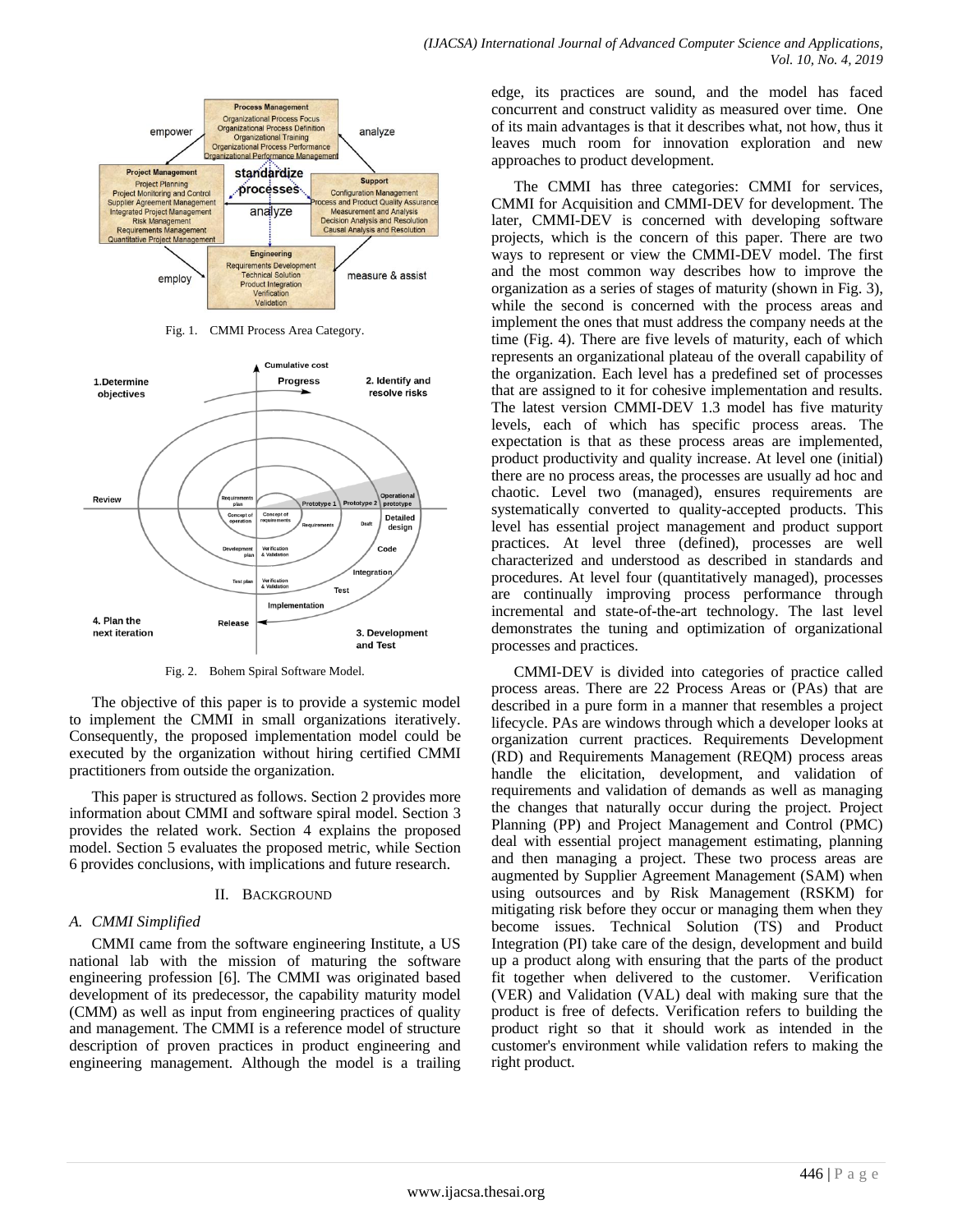

Fig. 3. CMMI Pyramid Staged View**.**



Fig. 4. CMMI Continuous Approach.

Some organizational process areas govern other processes, the organizational process focus (OPF) and organization process definition (OPD). The OPF is designed to fasten process improvement while the OPD provides a repository for standard processes, templates, metrics guidelines, and best practices that are stored for retrieval when desired. When such catalog is in place, a project can draw from these resources to structure the project, work more efficiently and with greater confidence of success, through the process area of Integrated Project Management (IPM). Project Planning (PP) and Project Monitoring and Control (PMC) are all grown up to take advantage of the standard way of working in software projects. People as resources to projects need to know what to do and how to do their work which is managed by the Organizational Training (OT) process group. As an organization collects better and more consistent metrics, it can start to characterize its standard process quantitatively through Organizational Process Performance (OPP) and managed by data rather than by best guess through Quantitative Project Management (QPM). These process areas are further augmented by an increased focus on continuous refinement of the organization standard processes based on business needs and changes as seen in Organizational Performance Management (OPM) and supported by metrics based on root cause analysis that is Causal Analysis and Resolution (CAR) process area.

#### *B. Software Spiral Model*

Spiral model as described in Bohem paper [12], is an iterative software development approach that takes into consideration risk management and small development over time. The software life cycle model consists of four main phases.

*1)* Determine objectives, alternatives, and constraints. Fundamental requirements are gathered aligned with project objectives such as software behavior, availability, and reliability. Based on project constraints (time, cost, scope) the alternatives-buying versus the building, and scoping are identified.

*2)* Evaluate alternatives and identify and resolve risks for each option. Risks include a lack of experience, fear of new technology, and improper policies or processes.

*3)* Development and test: The software is developed by writing code and building related artifacts; then they are inspected or tested accordingly.

*4)* Plan the next iteration. Results are evaluated, and plans are developed for the next iteration: the plans include-scope plans, schedule plan, and test plan.

There are several advantages to using a spiral model. The risk analysis component reduces the chances of project failure. Since the model is an iterative model, functionality can be added at a later phase; therefore, the software is produced early in the software life cycle.

#### III. RELATED WORK

Although the CMMI-DEV framework was described in detail [13], it is considered a guideline and does not provide operational activities leaving the decision of implementation to the organization. CMMI-DEV perceives complexity; therefore a better visual model (e.g., ArchiMate) should show the concepts and their relationship in a simple way [11]. It is not only the complexity of the CMMI-DEV model, but its implementation is not a direct approach. Organizations need individual experts and guidance from certified CMMI partner to implement the model effectively. In the KSA, [14] collected data about CMMI companies and implemented an abstractlevel model for the PPQA process area to increase perceived usefulness and perceived ease of use.

Similarly, [15] proposed a set of activities to implement and evaluate the software process objectively. The implementation of the CMMI-DEV must be carefully taken to save resources especially for cases where other models are implemented simultaneously [16]. In a reference book for software development, [17] proposed the process review report as a typical artifact for implementing CMMI.

A set of tools are commercially available to help in the implementation of CMMI, ManageHub, an integrated process asset library that contains a CMMI compliant infrastructure can reduce implementation time and cost [18]. The CMMI Toolkit is a collection of structured inter-related documentation that has processes, checklists, and templates in a hierarchy form [19]. However, the tools that could work with small organizations depend on business needs. A set of open source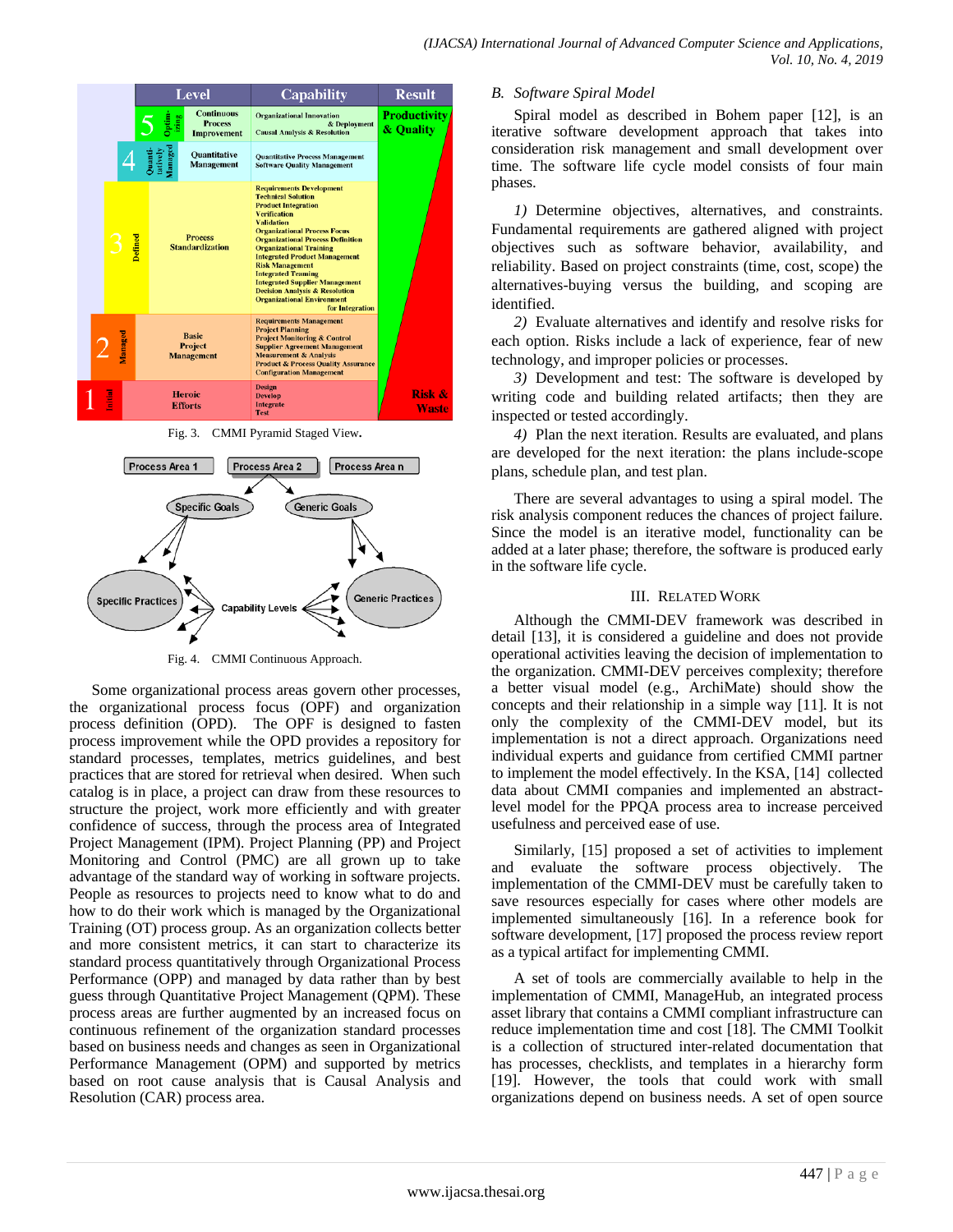tools that could be used to manage and implement CMMI are available [20]; however, without human guidance the software is useless.

Although many organizations have implemented CMMI-DEV successfully, the implementation plans were not revealed, and certified practitioners executed the implementation most of the time.

## IV. PROPOSED SPIRAL METHOD

The research methodology depends on Spiral software model. First, the spiral model is run as a project; then the outcomes are evaluated against a set of criteria extracted from literature and proposed by this research. The criteria include implementation cost, fitness for purpose and use, satisfaction, and usability of the proposed model.

The rationale for the CMMI project improvement program is to improve competitive posture and adapt to organizational changes to achieve and maintain the CMMI level 2. The first step towards implementation is to assign a project manager. Once the project manager is appointed, he first identifies the primary stakeholders. The CMMI implementation is a critical project; therefore, gaining executive support is crucial primarily if the implementation affects more than one business unit simultaneously. Then the project manager will develop the steering committee and a project organization. Ideally, the implementation for the in-house project should include teams of quality, technical, and the engineering process group. Fig. 5 shows a sample CMMI implementation project organization. Table I shows their roles and responsibility in CMMI-DEV 1.3 implementation for Process Improvement (PI).

The set of activities that could be performed to implement the CMMI are shown in Fig. 6. The steps are at high-level, and further detailing will be carried out by the project manager. The activities in Fig. 6 are executed in phases as shown in the CMMI spiral model shown in Table II. If these activities are not performed iteratively, a project failure may occur due to high risk and change management.

Therefore, the proposed setup of the experiment integrates the list of CMMI development activities (shown in Fig. 6) and the list of stories executed by the proposed spiral model presented in Table II.



Fig. 5. CMMI Development Project Organization.

TABLE I. ROLES AND RESPONSIBILITIES OF CMMI IMPLEMENTATION **TEAMS** 

| Role                   |                       | <b>Responsibility</b>                                                                 |  |  |
|------------------------|-----------------------|---------------------------------------------------------------------------------------|--|--|
| <b>EPG</b>             |                       | • Build sponsorship of PI,                                                            |  |  |
|                        |                       | • Nurture/sustain improvement activities,                                             |  |  |
|                        |                       | • Manage PI effort, and                                                               |  |  |
|                        |                       | • Ensures PI effort coordination.                                                     |  |  |
| Management<br>Steering |                       | • Link organization's vision/mission to the                                           |  |  |
|                        |                       | implementation,<br>· Signifying sponsorship,                                          |  |  |
|                        |                       | • Assigning resources,                                                                |  |  |
|                        | Group (MSG)           | • Monitoring progress, and                                                            |  |  |
|                        |                       | · Providing guidance and correction.                                                  |  |  |
| <b>Subject Matter</b>  |                       | • Knowledge of organization processes implemented                                     |  |  |
|                        |                       | within their business unit,                                                           |  |  |
|                        | <b>Experts (SMEs)</b> | • Work with the process (users),<br>• Affected by the new business unit processes and |  |  |
|                        |                       | stakeholders                                                                          |  |  |
| QA                     |                       | • Testing and peer review                                                             |  |  |
|                        |                       | • Quality metrics modeling and analysis                                               |  |  |
|                        |                       | · Train relative stakeholders to new technology                                       |  |  |
| <b>Training</b>        |                       | • Training for CMMI core activities                                                   |  |  |
|                        |                       | • Train users for new practices                                                       |  |  |
|                        |                       |                                                                                       |  |  |
|                        |                       | • Assign project manger                                                               |  |  |
|                        |                       | • Gain executive support<br>• Understand current business situation                   |  |  |
|                        | Initiate              | • Form Engineering Process Group(EPG)                                                 |  |  |
|                        |                       |                                                                                       |  |  |
|                        |                       |                                                                                       |  |  |
|                        |                       |                                                                                       |  |  |
|                        |                       | • Perform gap analysis                                                                |  |  |
|                        |                       | • Schedule activities                                                                 |  |  |
|                        | Plan                  | • Report shortcomings<br>• Train teams                                                |  |  |
|                        |                       |                                                                                       |  |  |
|                        |                       |                                                                                       |  |  |
|                        |                       | • Prepare Organization for Change                                                     |  |  |
|                        |                       | • Develop procedures                                                                  |  |  |
|                        |                       | · Implement procedures                                                                |  |  |
|                        | <u>Execute</u>        | · Evaluate implementations                                                            |  |  |
|                        |                       |                                                                                       |  |  |
|                        |                       |                                                                                       |  |  |
|                        |                       | • Deploy practices                                                                    |  |  |
|                        |                       | · Gain formal acceptance                                                              |  |  |
|                        |                       | • Performance reporting                                                               |  |  |
|                        | Closure               | • Index and archive procedures                                                        |  |  |
|                        |                       | · Update lessons learned                                                              |  |  |
|                        |                       |                                                                                       |  |  |
|                        |                       |                                                                                       |  |  |
|                        | Fig. 6.               | CMMI Development Project Activities.                                                  |  |  |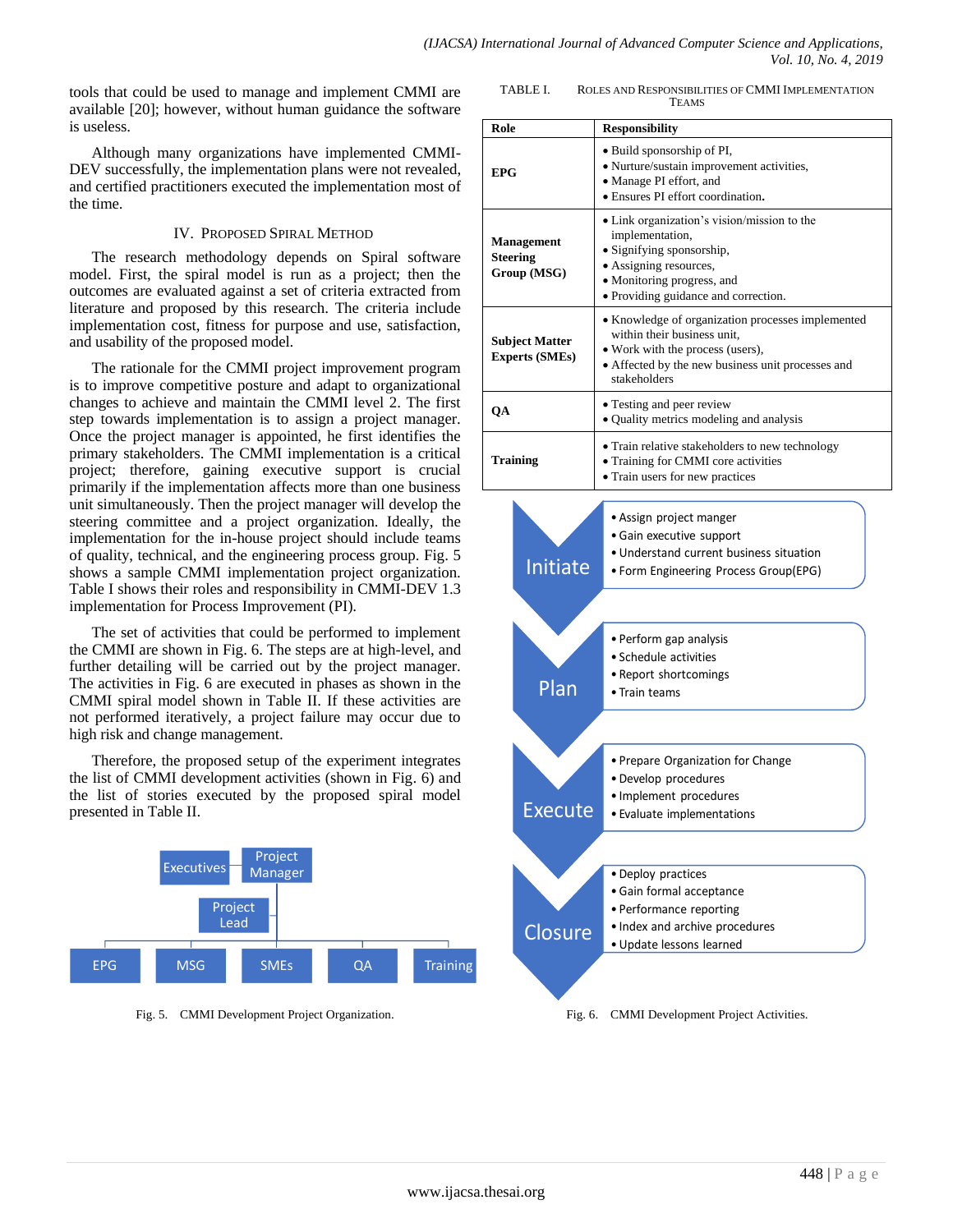| Iteration# | Phase1                                                   | Phase2                                                                        | Phase3                                                    | Phase4                                        |  |
|------------|----------------------------------------------------------|-------------------------------------------------------------------------------|-----------------------------------------------------------|-----------------------------------------------|--|
|            | Study current business                                   | Identify the best business unit to<br>cover                                   | Document current development<br>processes                 | Plan for EPG team                             |  |
| 2          | Form EPG                                                 | Check alternative resources and<br>project constraints (cost, time)           | Announce the group and authorize<br>the group to CMMI-DEV | Plan for Gap analysis                         |  |
| 3          | Run gap analysis                                         | Manage resistance<br>also, gain executive support                             | Document discrepancies from<br><b>CMMI</b> practice       | Plan for training                             |  |
|            | Train EPG team                                           | Allocate sponsorship and<br>timeframes                                        | Certify members or evaluate their<br>knowledge gain       | Plan for development                          |  |
| 5          | Develop practices                                        | Manage resources, scope and cost                                              | Document new procedures                                   | Plan for practices' implementation            |  |
| 6          | Implement procedures (can be<br>more than one iteration) | Identify and control change                                                   | Verify new changes on the<br>organization                 | Plan for deployment                           |  |
|            | Deploy new practices (can be<br>more than one iteration) | Resolve issues related to current<br>practices adopted by the<br>organization | Evaluate and validate the practices                       | Plan for formal acceptance                    |  |
| 8          | Gain formal acceptance                                   | Plan for possible rejection (plan<br>B)                                       | Communicate change and<br>formalize the implementations   | Plan for closure                              |  |
| 9          | Run closure activities                                   | Identify alternatives to future<br>change and document ownership.             | Communicate closure                                       | Plan for continuous improvement<br>activities |  |
| 10         | Go to activities in iteration 1                          |                                                                               |                                                           |                                               |  |

TABLE II. SAMPLE ITERATIONS IN CMMI SPIRAL MODEL

## V. EVALUATION AND DISCUSSION

Although many implementations have been carried out to implement CMMI-DEV, most of them are executed by certified CMMI partners. To the authors' knowledge, no implementation methods were reported. The proposed method is an effective tactic envisioned to implement CMMI-DEV using currently available resources on small organizations that target the CMMI level 2.

The proposed method is evaluated against the following evaluation criteria proposed by this paper:

- *A.* Easy to implement: In small organizations with limited resources, the implementation should be carried out systematically and with ease.
- *B.* Fit for specification: The goal of the implementation is to transfer the organization to the required level of the CMMI maturity model.
- *C.* Fit for purpose: The purpose of the implementation is to increase the productivity of the organization and reduce the risk of project failures without adding extra unneeded efforts. Generally, small organizations do not look for CMMI appraisals.
- *C.* Satisfaction: All related stakeholders should be satisfied with the improvement made in the organization.
- *D.* Cost: Small organizations with low budgets harvest the opportunity of currently available resources.

*E.* Table III shows the comparison of the spiral method and a list of carefully chosen works from the literature — the  $\boxtimes$ signposts that the criterion is an obtainable while  $\boxtimes$  means unavailable criterion.

According to Table III, all methods are fit for specification (Criterion B), that is, their goal is to reach the CMMI best practice at the intended level. Moreover, all compared models are easy to implement (Criterion A), except for the general CMMI-DEV guide as it leaves the implementation details to the developers. Also, compared models are fit for purpose (Criterion C), except the KSA model [14] which is limited to the PPQA process area. The proposed spiral model is competitive to the compared models concerning satisfaction (Criterion D) and cost (Criterion E) perspectives.

Furthermore, the proposed framework has been evaluated by expert judgment of two project managers, three senior managers from thee different organizations who are willing to implement the CMMI. Project managers approved and appreciated the proposed spiral model; however, they were concerned with what is going to happen during project progress. The senior managers advocate the approach but were worried about how to manage resistance during the implementation process.

This paper extends previous work on CMMI implementation guidelines and provides operational implementations activities as a project. The proposed approach provides several immediate implications for research and practice; therefore, it should help in the evaluation and CMMI-DEV, and the adoption of the proposed model in small organizations.